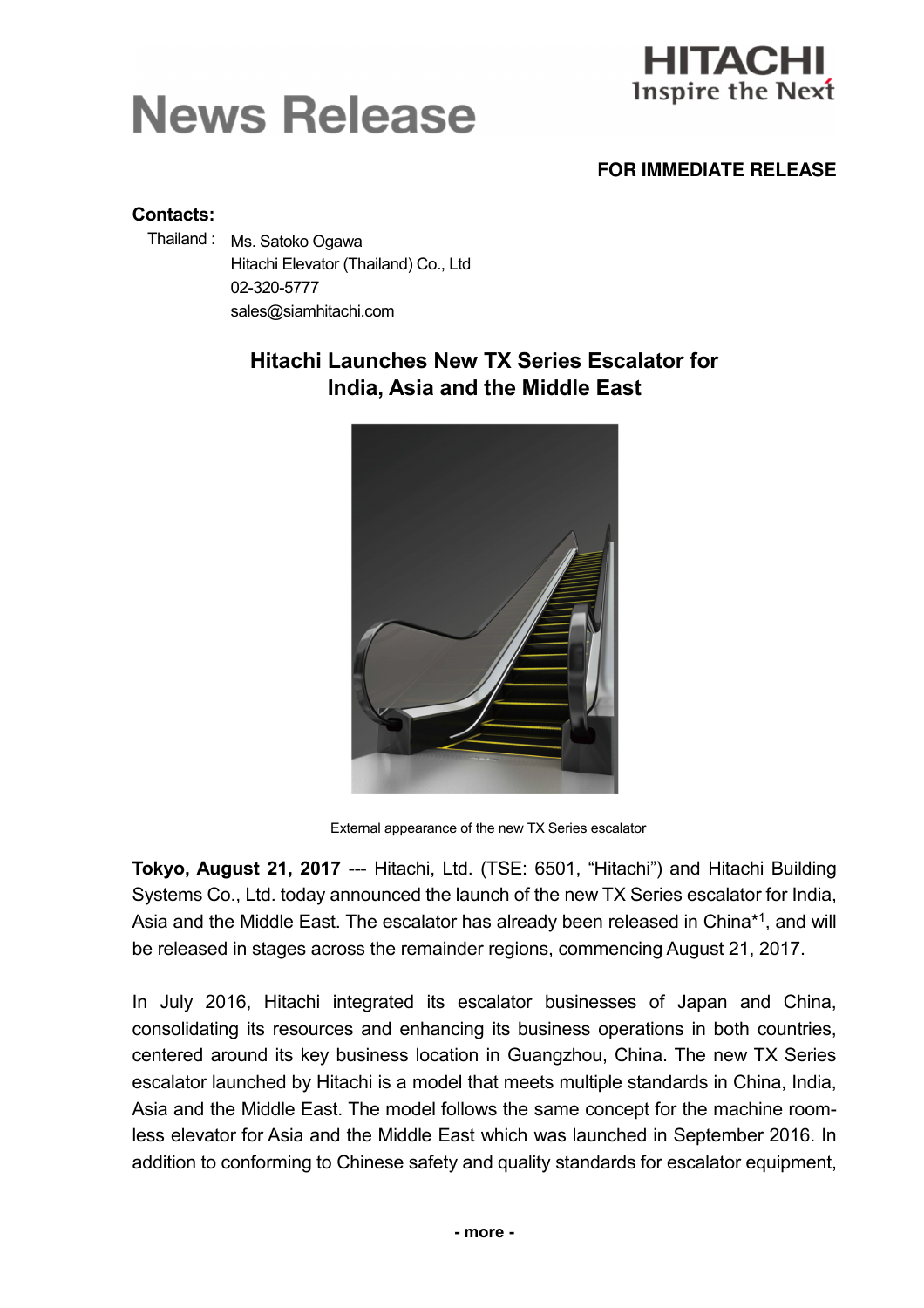the TX Series will be manufactured in accordance with Hitachi's own strict standards of safety and quality, adhering to safety standards in all other regions. It also adopts a functional design based on the concept of an escalator that fits closely with the unconscious actions of users, in the pursuit of their ease and comfort.

The TX Series offers flexibility with a selection of various product specifications, as well as its excellent design and safety features, designed to cater to a diverse range of customer needs. It also saves space required for the installation, covering a smaller area in comparison with existing products\*<sup>2</sup> .

Hitachi will begin sales of the TX Series in Thailand, followed by launches in the Philippines, Malaysia and various other regions, and aims to receive orders of 10,000 units in 2018 in China, India, Asia and the Middle East.

### ■Features of the TX Series

### 1. Safety

The TX Series offers various new safety features designed with optimal user safety in mind. The side portions of the steps are 8 mm higher than the central portion to prevent accidents in which a users' shoe can become caught between the step and the skirt (side wall) of the escalator. The new TX series has also been fitted with brushes located at foot level on the left and right skirts to let users know if their foot comes into contact with the side walls. A special finish has also been adopted for the landing plates at the entry and exit points of the escalator to prevent users from slipping when getting on and off the escalator.

#### 2. Design

The TX Series adopts a simple and functional design that offers the smoothness, safety and comfort that users unconsciously expect to experience when riding an escalator. For example, by minimizing the size of the metal frame supporting the escalator's balustrades, the TX Series' design maximizes the size of the glass surfaces, and achieves greater simplicity at the entrance and exit points (landings) by reducing the number of recesses and protrusions around the hand rail. Additionally, by expanding the installation space of the light fixture, the TX Series also enables enhanced lighting options for illuminating the entire surroundings of the balustrades.

#### 3. Space saving

By shortening the span dimensions<sup>\*3</sup> by 150 mm, the TX Series has made it possible to install escalators in more confined spaces where installation presents difficulties with conventional product designs.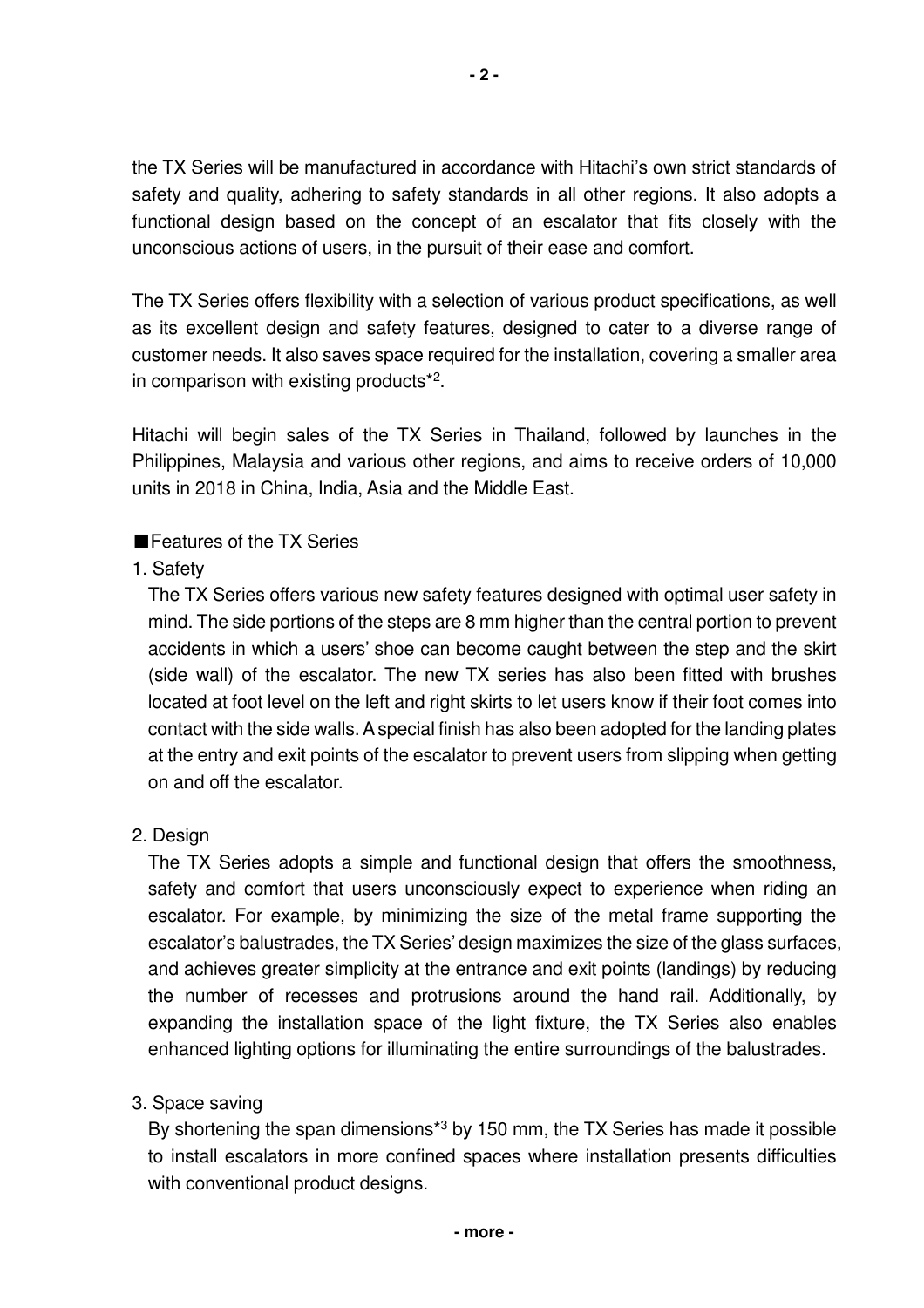

\*1 In China, Hitachi started selling the TX Series escalator in June, 2017.

\*2 The made-in-China escalator, "SX series," which is previous model of "TX series."

\*3 The span between the beam on upper floor and that on the lower floor of the escalator when the escalator is installed.

#### ■Specification Overview of TX Series

| Balustrade width (Step width)         | Angle of elevation     | Speed          |
|---------------------------------------|------------------------|----------------|
| 1,200mm (1,000mm),<br>1,000mm (800mm) | 30 degrees, 35 degrees | 30m per minute |